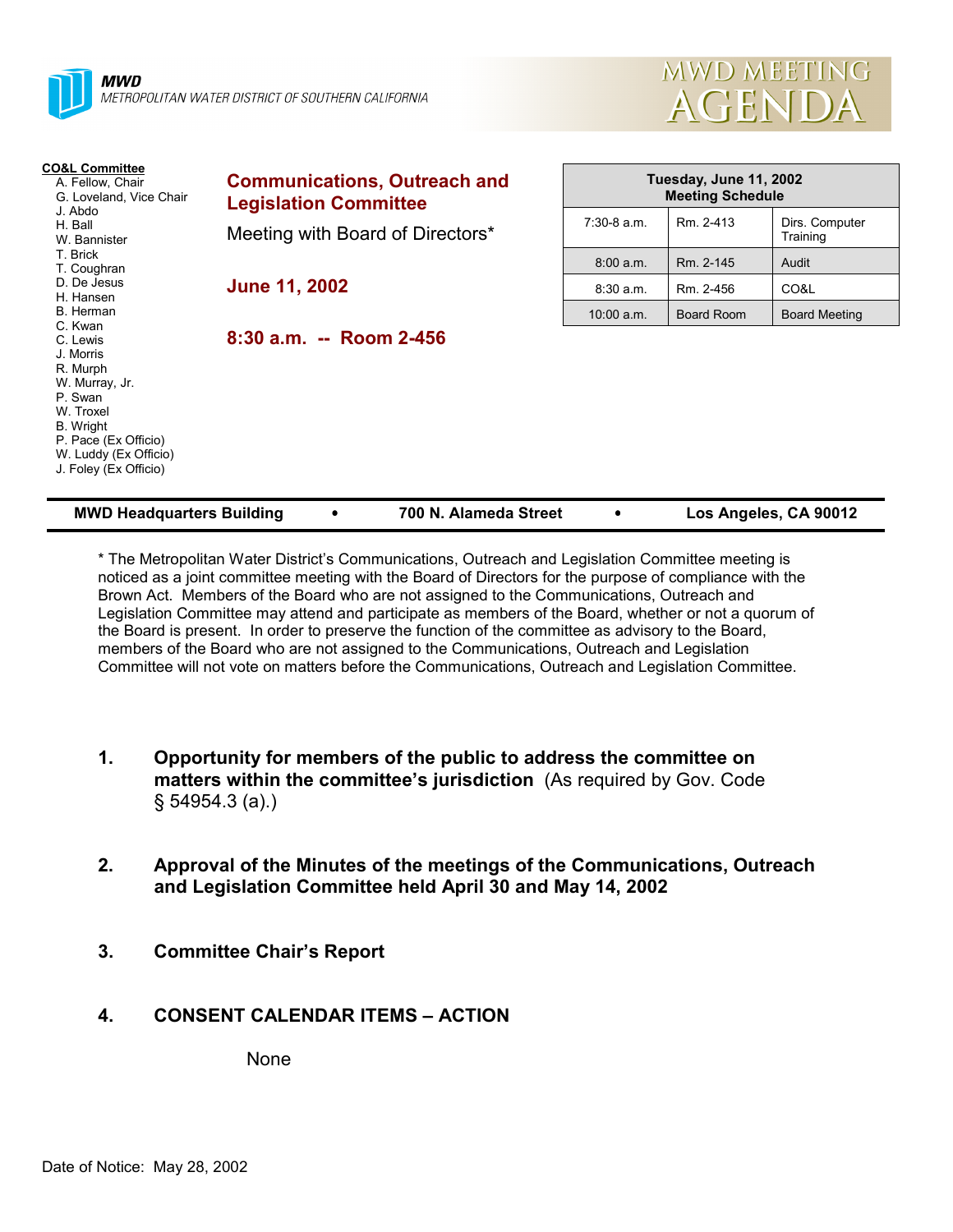# **5. OTHER BOARD ITEMS - ACTION**

- 9-6 Express support for AB 1561 (Kelley) High Efficiency Clothes Washers. (CO&L) **(To be mailed separately)**
- 9-7 Express support if amended for AB 1972 (Frommer) Consumer Confidence Reports. (CO&L) **(To be mailed separately)**
- 9-8 Express support for SB 1993 (Machado) with recommended amendments – Water Transfer Clearinghouse. (CO&L) **(To be mailed separately)**

### **6. BOARD INFORMATION ITEMS**

None

### **7. COMMITTEE ITEMS**

a. Legislative Activities

 Legislative Reports and Updates Washington, DC Reports Sacramento Reports

b. Conservation Messages

### **8. MANAGEMENT REPORT**

a. Report of Group Manager, External Affairs

# **9. FOLLOW-UP ITEMS**

None

# **10. FUTURE AGENDA ITEMS**